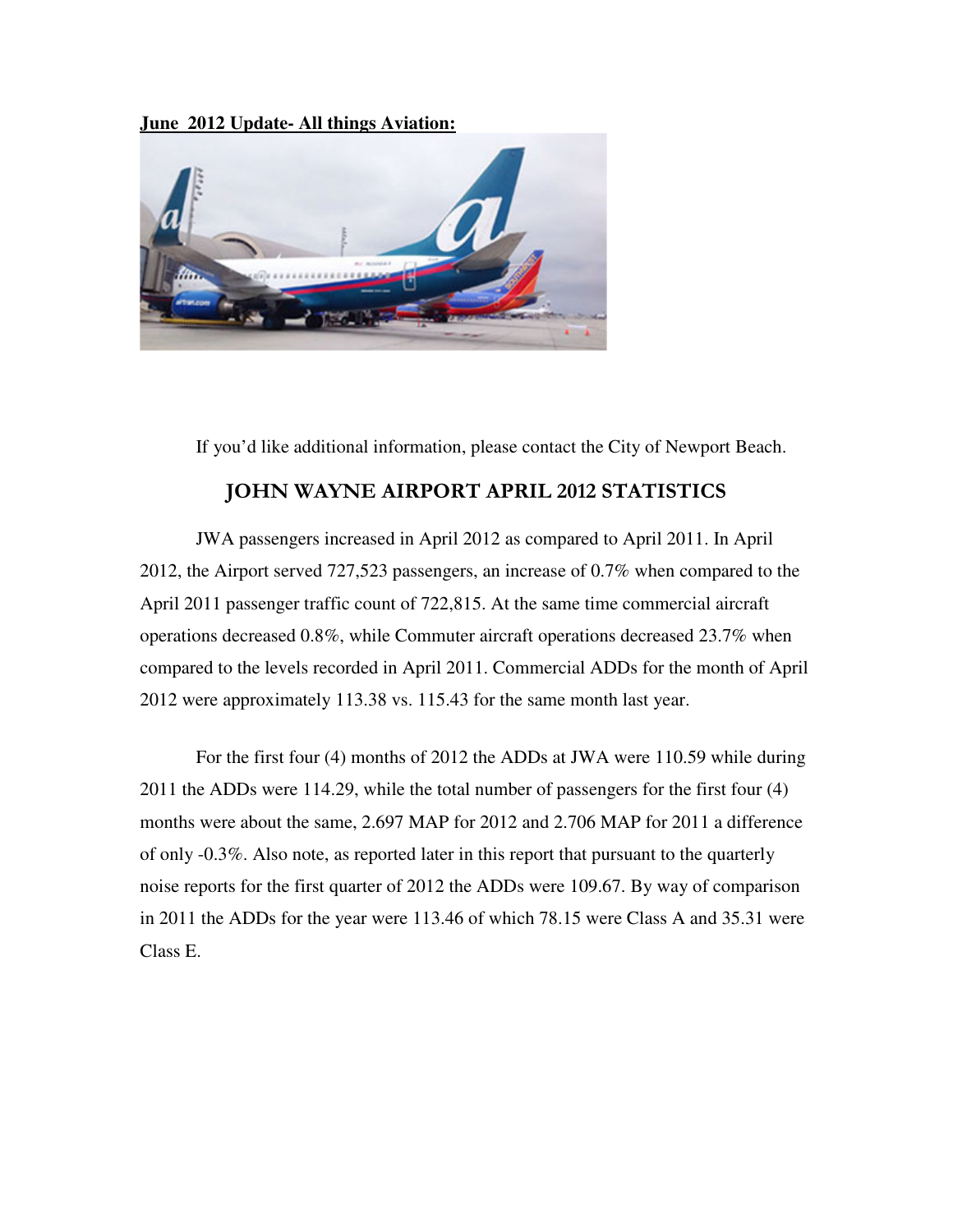# **Quarterly Noise Reports-JWA**

Pursuant to the quarterly noise reports released by JWA on or about June 14<sup>th</sup>, the ADDs for the first quarter were 109.67 ADDs. Of the total number of ADDs, 37.09 were Class E and 72.58 were Class A, ADDs. Here is a comparison for the first quarter in 2010-2012:

| First Qtr. Of Year | Operations | <b>ADDs</b> | <b>MAP</b> |
|--------------------|------------|-------------|------------|
| 2012               | 19,960     | 109.67      | 1.969      |
| 2011               | 20,503     | 113.91      | 1.984      |
| 2010               | 21,013     | 116.74      | 1.986      |

## **Noise Comparisons**

## **Class A** Aircraft Single Event Noise Comparisons-**Southwest Airlines** 1<sup>st</sup> Quarter 2010-2012 at Noise Monitors 4-7.

| SWest A      | NMS4 | NMS5 | NMS 6 | NMS 7 |
|--------------|------|------|-------|-------|
| $1st$ Qtr    |      |      |       |       |
| 2012         | 82.0 | 81.5 | 82.3  | 79.8  |
| 1st Otr 2010 | 84.4 | 83.4 | 83.8  | 80.4  |
| 1st Otr 2011 | 82   | 81.8 | 82.3  | 79.7  |
| Noise Limits | 94.1 | 94.6 | 96.1  | 93    |

# **Class E** Southwest Airlines 1<sup>st</sup> Quarter 2010 - 2012 at Noise Monitors 4-7.

| S West E<br>$1st$ Otr | NMS <sub>4</sub> | NMS 5 | NMS <sub>6</sub> | NMS7 |
|-----------------------|------------------|-------|------------------|------|
| 2012                  | 81.9             | 81.2  | 82.1             | 79.6 |
| 1st Otr 2010          | 84.4             | 83.6  | 83.8             | 80.2 |
| 1st Otr 2011          | 81.7             | 81.3  | 81.8             | 79.2 |
| Noise Limits          | 86               | 86.6  | 86.6             | 86   |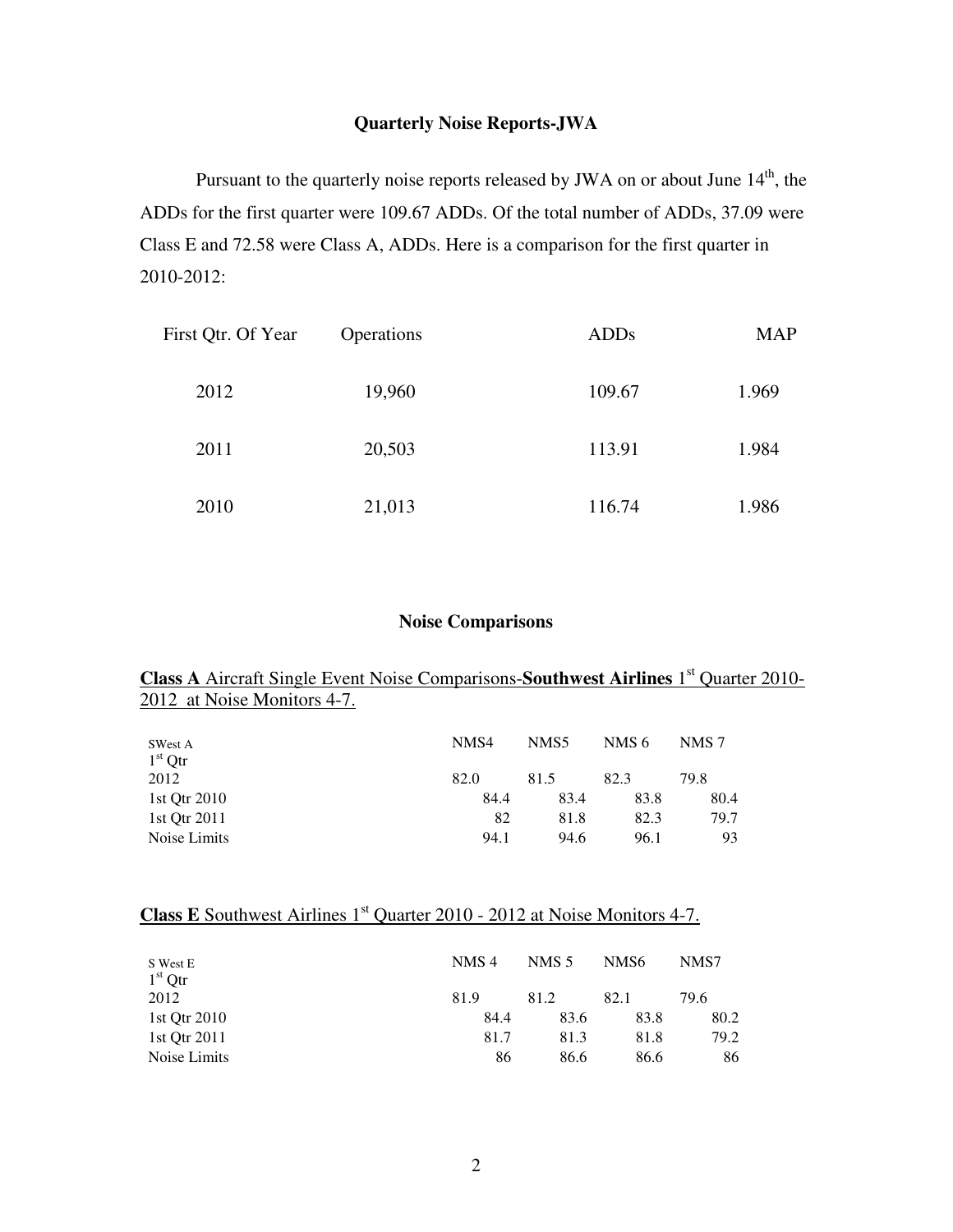## *American Airlines*

| NMS7             |
|------------------|
|                  |
| 84.7             |
| 84.6             |
| 85.5             |
| 85.2             |
| 93               |
|                  |
| NMS <sub>7</sub> |
|                  |
| 83.8             |
| 83.9             |
| 84.4             |
| 83.5             |
| 93               |
|                  |

#### *Airlines seat capacity*

 According to a recent analysis conducted by USA Today and based upon the Official Airline Guide for May 2012 and as reported by the airlines the average daily seats on departure at JWA to domestic airports for May 2012 was 14,891 or -2.6% when compared to May of 2011.

## *Annual Report from JWA*

 In June 2012, the airport released it annual financial report, which can be accessed on their webpage at http://www.ocair.com . The bottom line is that the airport is financially very healthy.

## *RAWLZ Departure*

 The design of the proposed RAWLZ, departures for flights west of Las Vegas, has been delayed until early March 2013.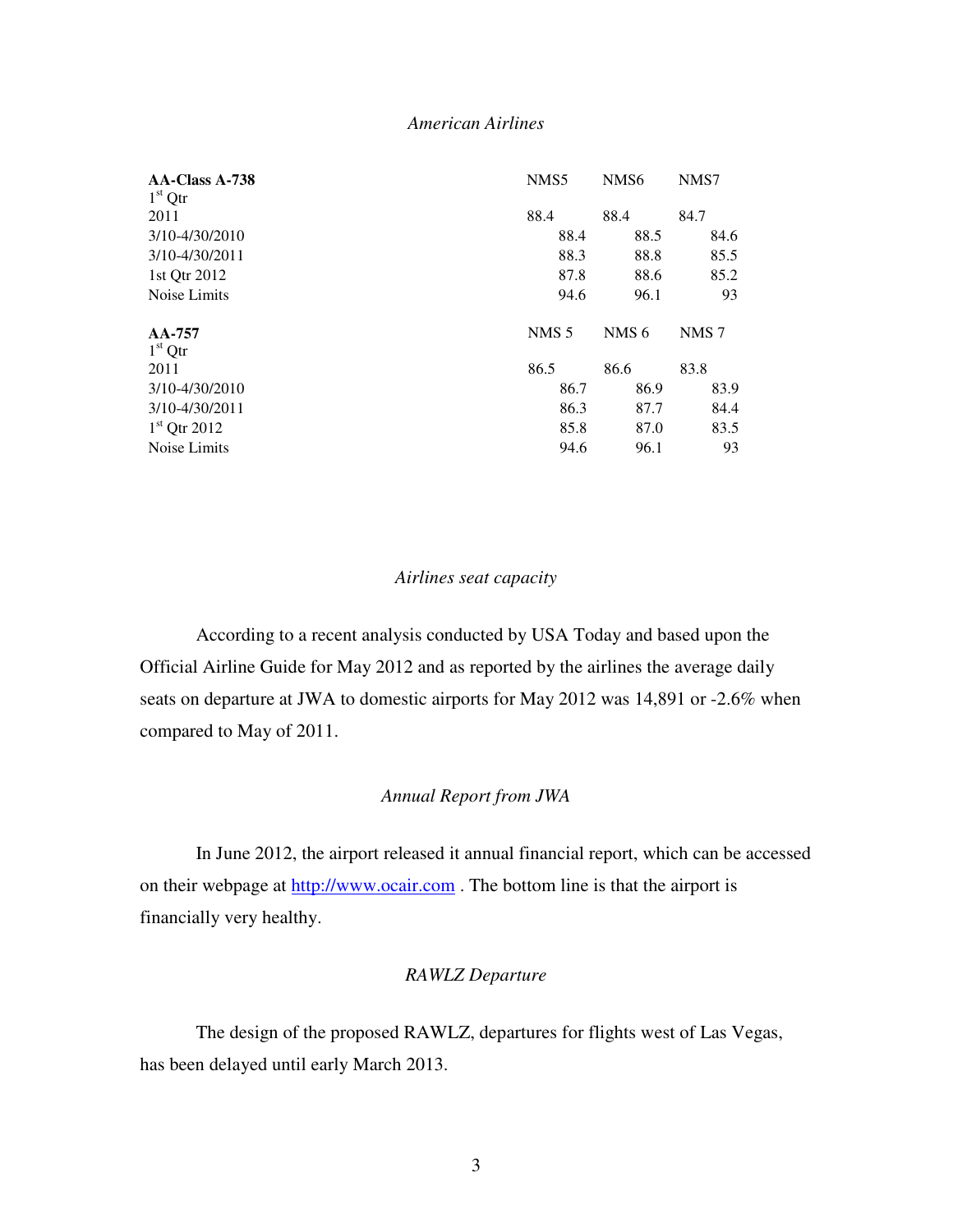#### **Follow-Up on JWA Settlement Agreement**

 Last month the City provided an extensive discussion of the JWA Settlement Agreement in response to a request. In response to a follow-up question-it is true that the Settlement Agreement has been amended on eight separate occasions, including the last extension of the Settlement Agreement. The County was under no obligation to amend and/or extend the Settlement Agreement. The most notable amendments included a response to: (a) a new FAA Advisory Circular (AC 91-53A) that established specific criteria for close-in and distant noise abatement departure procedures; (b) changes in the location and/ or type of equipment used to monitor commercial air carrier noise levels on departure; (c) air cargo carrier requests for access. In addition and most importantly the reaction to the Airport Noise and Capacity Act (ANCA) which, in relevant part, requires FAA "review and approval of proposed noise or access restrictions" on Stage 3 aircraft, the City and County successfully lobbied Congress to "grandfather" the JWA Settlement Agreement.

## *Delta Loses an Engine*

 A Delta Airbus A319 jet departing from John Wayne Airport lost one of its two engines Saturday, June 2nd immediately after take-off, but landed safely at Los Angeles International Airport. The flight was airborne just after 8 a.m. local time, when one of its engines flamed out. The captain of the stricken jet immediately declared an in-flight emergency and the jet diverted to LAX.

#### **Southwest Airlines-International Service**

With Southwest Airlines now offering service from JWA to Mexico City and Cabo San Lucas, beginning June 3, it is a new adventure for the airline. Southwest, which flies more domestic passengers than any other U.S. airline, is going international. The airline is picking up AirTran's flights to Mexico and the Caribbean after buying its rival last year. It's getting a new reservations system to handle overseas bookings and is seeking to build an international terminal at Houston's Hobby Airport, where it says it could ultimately add 25 flights abroad a day. Meanwhile at home at JWA Airline an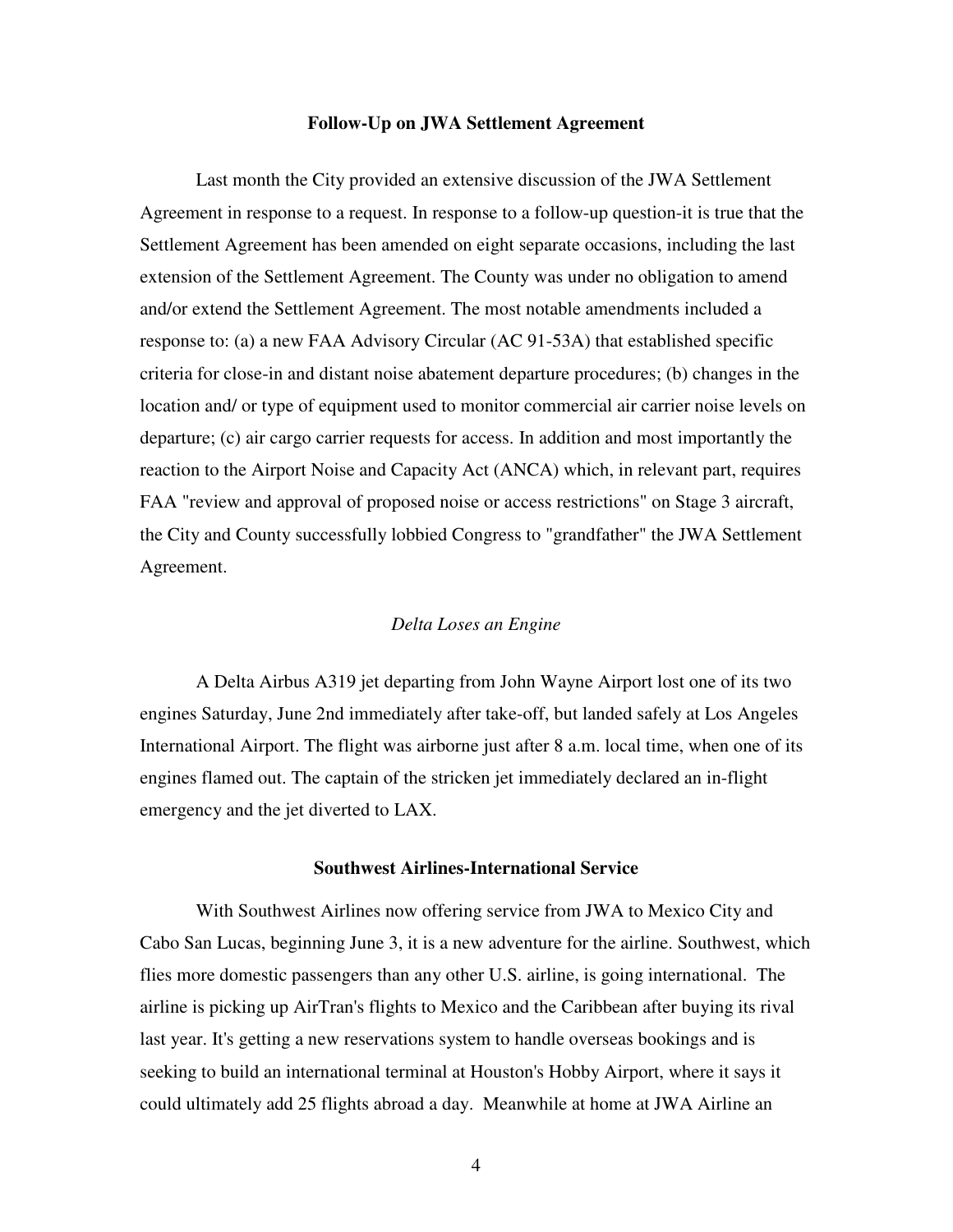airline spokesperson stated: "We're going to see how those markets in Mexico perform, then we're looking at expanding," she said. "Right now, we're pleased with the booking, pleased with the customer response, and we intend to see where the customers want to go besides these destinations."

## *United's Response*

 Southwest's actions meanwhile had additional impacts on the airline industry as United Airlines immediately announced plans to cut 1,300 Houston jobs and reduce flying in Houston after losing a fight to block Southwest Airlines Co. from adding international flights at Hobby Airport.

 United uses Bush Intercontinental Airport to funnel passengers between U.S. destinations and to Latin America. On Wednesday, May 30, 2012, the city council ignored United's protests and voted to let Southwest offer international flights from Hobby Airport if it will pay the \$100 million cost of adding new gates and a customs facility.

 Building an international presence is a significant shift for Southwest, which flew to success by focusing on reliable, low-fare service within the U.S. And it's another sign that the one-time niche carrier is increasingly competing on the same turf as the big network airlines, the so-called legacy carriers, such as United, Delta and American. "Flying into more congested markets, now trying to go overseas it seems like they're becoming a legacy carrier," says Basili Alukos, an airline analyst at Morningstar. But, he adds, if Southwest can replicate its domestic network and success internationally, "I think there's a lot of opportunity there. " Having a footprint beyond the U.S. was a key reason Southwest decided to buy AirTran, says Bob Jordan, Southwest's executive vice president and chief commercial officer. Meanwhile Southwest reported load factors for May 2012 of 81.3 %, compared to 82.7% for 2011. Year to date, their load factor is 78.7% compared to 79.6% for 2011.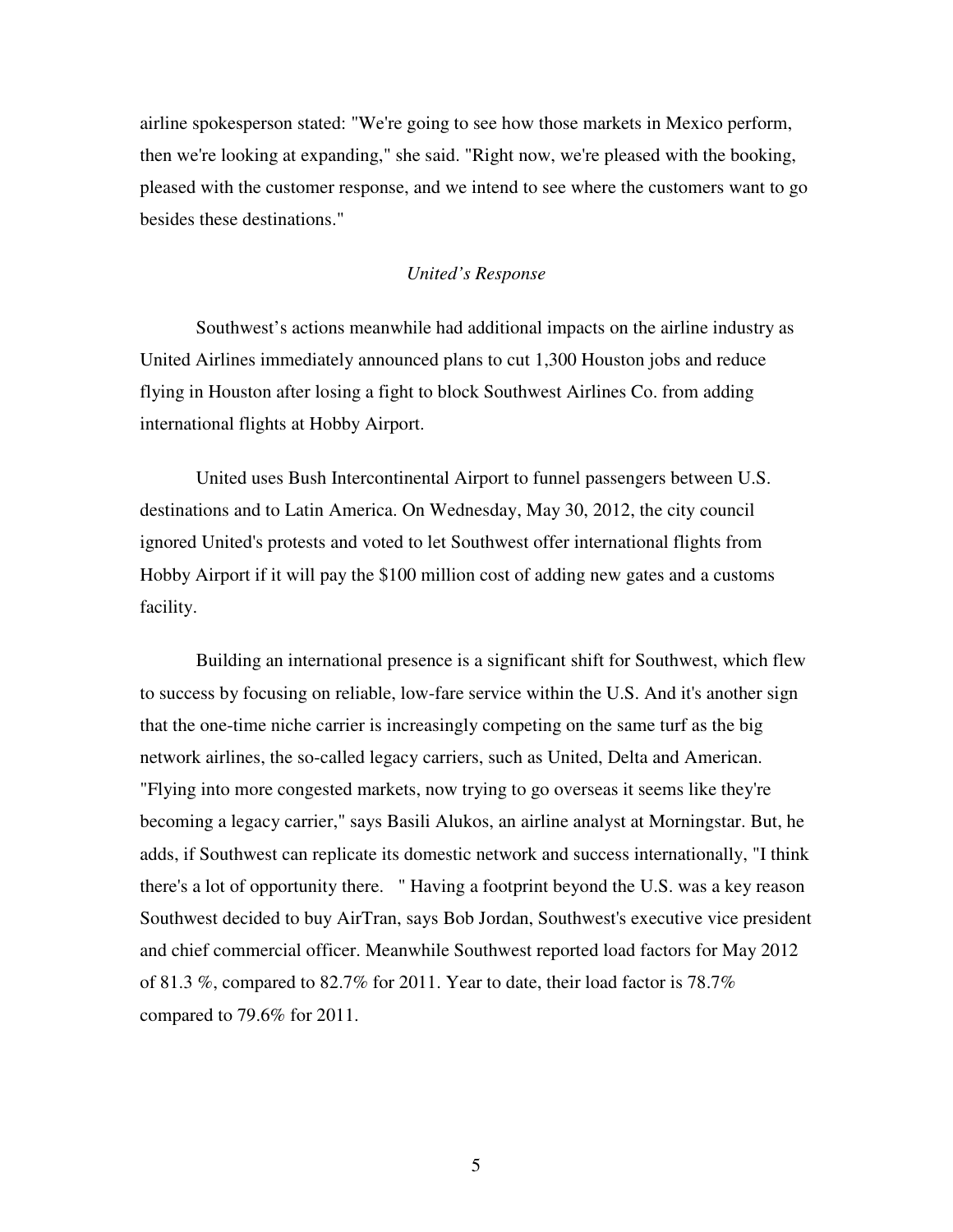#### *Delta Enters the Fray*

Delta also seems to be interested in the Mexican and Central American Markets. On June 4, 2012, Grupo Aeromexico (Mexico: AEROMEX.MX) received \$65,000,000, from Delta Air Lines Inc. as part of Delta's investment in Mexico's flagship airline's capital stock; thus strengthening its financial position, confirming its expansion project and creating the leading airline alliance in the Mexico-U.S. market.

#### *American Shines Despite Bankruptcy*

American Airlines and its regional partner American Eagle saw a slight increase in passenger traffic in May and beat other airlines on a key revenue measure. AMR Corp., which is operating under bankruptcy protection, said Friday that revenue per available seat mile increased by 7.3 percent in May. The company credited solid demand, rising prices and fewer empty seats on international flights. AMR's gain compared with increases of up to 6 percent at Delta, US Airways and Southwest, and roughly flat at United. Investors and airline analysts watch the statistic closely as an indicator of airlines' ability to raise fares and fill most of their planes. American showed an increase of load factors for May to 83.5% and increase of .8% over May of last year. Airlines reduce capacity mostly by offering fewer flights or using smaller planes. Last month, American cut capacity while Eagle, which uses smaller aircraft, increased its flying very slightly.

#### *US Airways May Merge with American*

 In a related matter, US Airways announced it would seek regulator approval for a merger with AMR Corp, the parent company of American Airlines, by filing paperwork with federal antitrust regulators as early as July. US Airways believes that securing regulatory approval for a proposed deal would eliminate a key element of uncertainty. US Airways has expressed an interest in a merger since January. American filed for Chapter 11 bankruptcy in November. US Airways and American currently both serve JWA. If the US Airways/American merger occurs the carriers serving JWA will be seven(7): AirTran/Southwest; Alaska; Delta; Frontier; United; West Jet and American/US Airways.

 Despite the efforts of US Airways, American is still pushing for a stand-alone plan.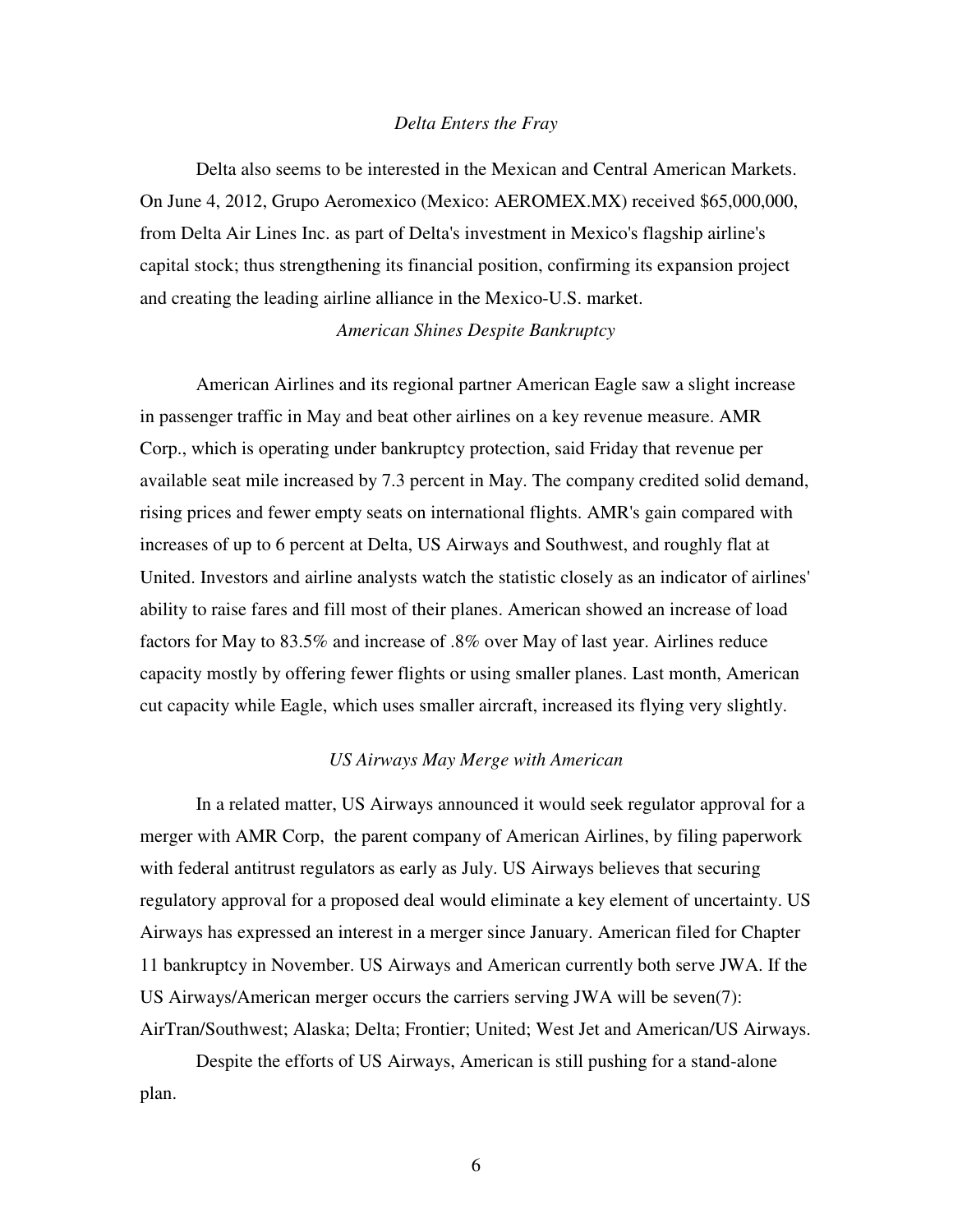#### **Fuel Prices and the Airlines**

Despite a barrage of negative publicity, most airlines are doing fine. And with oil prices tumbling in late May below \$90 a barrel in New York for the first time in seven months, their prospects just got a little brighter. Fuel has long been one of the industry's biggest costs, typically second only to personnel outlays. So just as the industry gears up for peak summer travel, the commodities market is handing over a timely windfall. July crude-oil futures in New York closed at \$89.91 a barrel May 23rd, topping off a stunning 14% retreat in less than a month. This comes on top of strong spring bookings for the industry. A note from Deutsche Bank Wednesday points out that consolidated-passengerunit revenue for U.S. airlines rose 8.4% in April from a year ago, better than most analysts expected. This follows a 6.7% increase in February and an 8.2% increase in March. Momentum clearly has been building. At the same time, years of industry consolidation and seating-capacity cuts have finally made it possible for airlines to jack up fares and make them stick. These higher prices and lower costs raise the likelihood of top-line revenue growth for many carriers, which will help them pay for all the new, more fuel-efficient jets they've ordered.

#### **LAX and Ontario Performance for April**

 LAX continues to recover in 2012. LAX for the year is 5.44% ahead of the same time last year for Domestic and International. In April it was 2.58% ahead of April last year. At the same time Ontario continues to struggle. Overall through the end of April it is -7.91% for the month versus last year and -7.09% for the year. Recently Los Angeles World Airports Board of Airport agreed to lower terminal rental rates for airlines at L.A./Ontario International Airport. They voted to maintain current landing fees and to lower the rental rates by 8 percent by dipping into the organization's reserves. At the same time, LAWA will spend \$4.6 million on advertising and public relations for LAX in the next year; for ONT, \$142,000.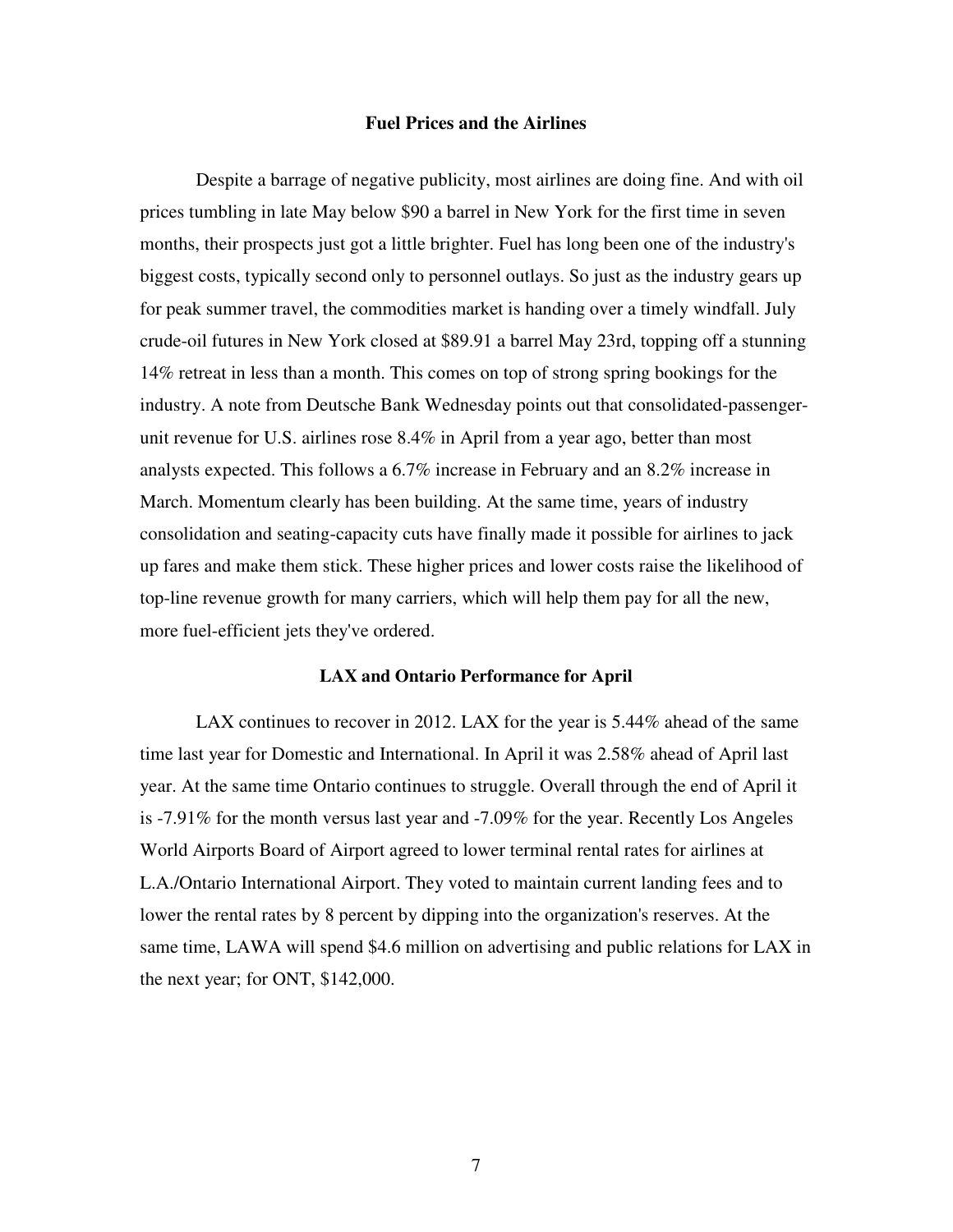#### **Long Beach Performance**

 For the third straight quarter, Long Beach Airport has recorded the lowest average airfares in California and ranked No. 2 nationally, behind Atlantic City, N.J. According to the U.S. Department of Transportation's latest quarterly report, the average round-trip domestic fare out of Long Beach was \$229 in the final quarter of 2011. That ranks well below the national average of \$368 over the same span. Of the mix of airlines operating at Long Beach, a good portion offer shorter flights to Oakland or San Francisco. For example, JetBlue, which Snyder said has the lion's share of flights at Long Beach, has refocused its flights to be short haul.

 ONT's average ticket price was \$327, just above Long Beach and Burbank, which averaged \$298. ONT was an affordable option only when compared to John Wayne, where tickets prices averaged \$359. Ontario has long billed itself as home to low-cost carriers while John Wayne caters to legacy carriers or airlines that fly greater distances on average than at ONT.

#### **Bullet Train Battles Opposition**

Central Valley farm groups filed a major environmental lawsuit against the California bullet train project, while Orange County transportation leaders urged state officials to shelve the \$68-billion proposal until improvements can be made to the existing passenger rail system. A preliminary injunction to block rail construction planned for later this year was requested in Sacramento County Superior Court by the Madera and Merced county farm bureaus, along with Madera County and additional plaintiffs. The project is already facing other suits, and still more agricultural interests in the Central Valley are gearing up to add to those battles. Also in a recent turn of events, attempts to eliminate the right to challenge environmentally the bullet train have been deleted by the governor.

 At the same time certain interests in Orange County voiced their opposition as the Orange County Transportation Authority board questioned the project's claims of profitability, its ambitious construction schedule and what officials characterized as a speculative finance plan that may never secure enough money to build even the first sections the 520-mile network. Board members wrote that the state would be better off